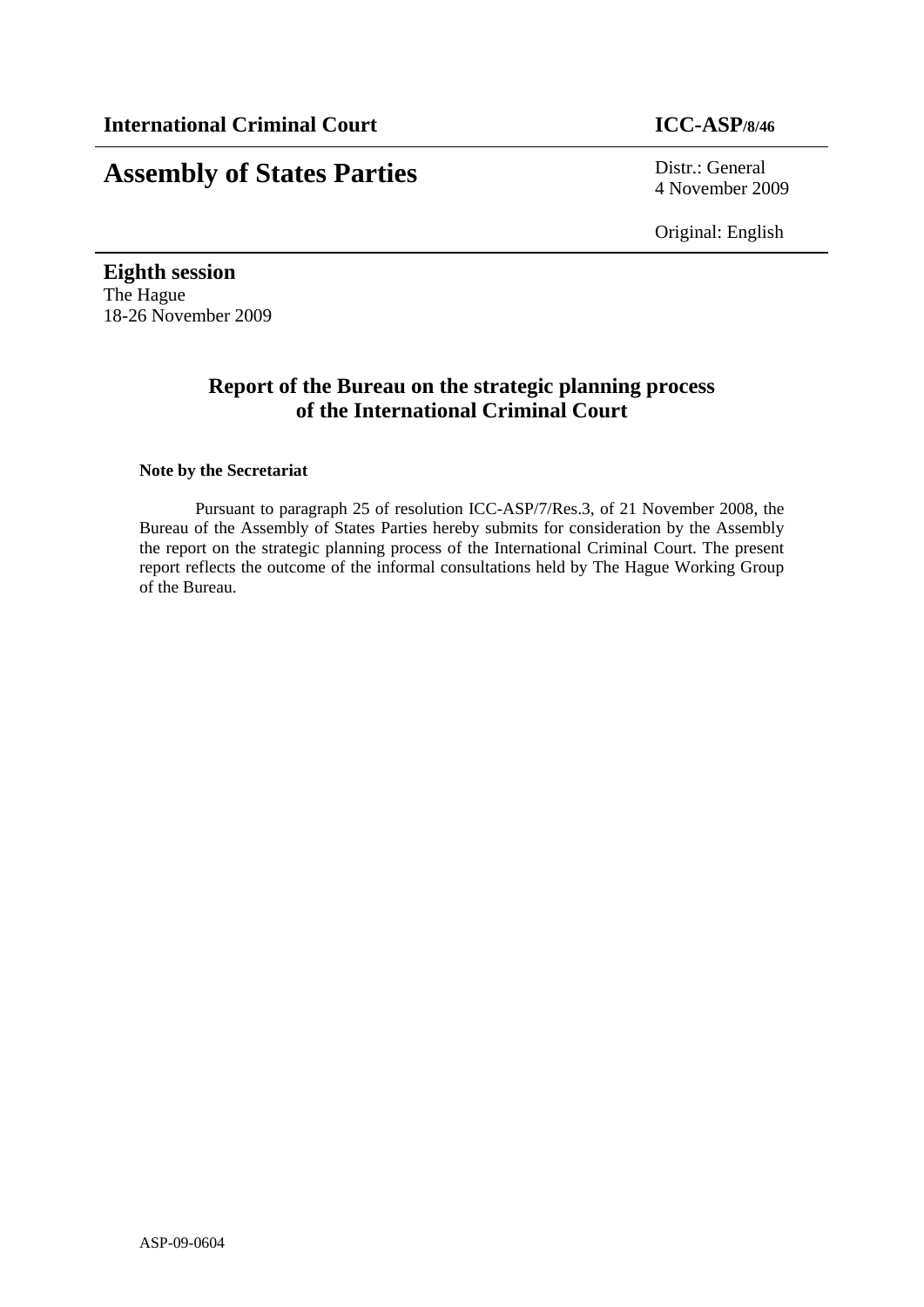#### **Report of the Bureau on the strategic planning process of the International Criminal Court**

#### **A. Main past steps in the ICC's strategic planning process**

1. The Assembly of States Parties (the Assembly) early on expressed a strong interest in encouraging strategic planning as integral part of setting-up and managing the Court's multiple activities in implementing the Rome Statute.<sup>1</sup>

2. In 2006, the Court adopted its first Strategic Plan, $<sup>2</sup>$  providing, "a common framework</sup> for the Court's activities over the next ten years, with particular emphasis on the three immediate years". This document was intended to set out "the clear direction and priorities that will guide the Court as it carries out the mandate of the Rome Statute. In doing so, the Plan will ensure continued internal coordination of the Court's activities. Through communication around the Plan the Court also intends to further strengthen its vital relationships with States, international organizations and civil society".<sup>3</sup>

3. On the basis of the experience acquired, the Court reviewed its Strategic Plan in 2008 and a revised set of strategic objectives covering the years 2009-2018 was adopted after a full set of consultations with States Parties and civil society organizations (see annex I).

4. At its seventh session, the Assembly welcomed these efforts and endorsed a number of recommendations contained in the Bureau's report on the Strategic Plan.4

5. In 2009, the Court decided to continue putting its activities in the context of the three strategic goals defined in 2008.<sup>5</sup> On this basis, a set of eight strategic priority objectives for 2010 was identified (see annex II), whereas seven long term objectives to be achieved by 2018 are also included into the Court's strategic framework for the years to come.

#### **B. Strategic planning and the Assembly of States Parties**

6. As indicated, the Assembly has demonstrated over the years a continuous interest in and support for the Court's strategic planning process and its implementation. During its seventh session, the Assembly gave detailed guidance on results achieved and future orientation of the continuous dialogue between the Court and the Assembly as related to the on-going development of a strategic framework for the Court's activities period.<sup>6</sup>

 <sup>1</sup> Resolution ICC-ASP/4/Res.4, para. 12.

Resolution ICC-ASP/5/Res.2.

Resolution ICC-ASP/6/Res.2.

Resolution ICC-ASP/7/Res.3, para. 25.

<sup>&</sup>lt;sup>2</sup> Strategic Plan of the International Criminal Court (ICC-ASP/5/6).

<sup>3</sup> ICC-ASP/5/6, para. 3.

<sup>4</sup> ICC-ASP/7/29.

<sup>5</sup> Report on the Activities of the Court (ICC-ASP/8/40), paras. 98-101.

<sup>6</sup> Resolution ICC-ASP/7/Res.3, para.25: "*Welcomes* the Bureau's report on the Strategic Plan, *endorses* the recommendations contained therein, *welcomes* the efforts of the Court to further develop the strategic Plan on the basis of the document entitled "Revised strategic goals and objectives of the International Criminal Court for 2009 – 2018," *welcomes also* the substantial progress made by the Court in the implementation of the Strategic goals and objectives, *welcomes further* the progress made in developing a strategy for victims, *notes* that significant work remains to be done in developing the different areas of the Plan, in particular with regard to the strategy for victims, *reiterates* the need to continue to improve and adapt outreach activities and *encourages* the Court to further develop and implement the Strategic Plan for Outreach in affected communities, *reiterates further* the importance of the relationship and coherence between the strategic planning process and the budgetary process, *recommends* that the Court continue the constructive dialogue with the Bureau on the strategic planning process, in particular, the development and finalization of the strategy for victims and other priority issues identified in resolution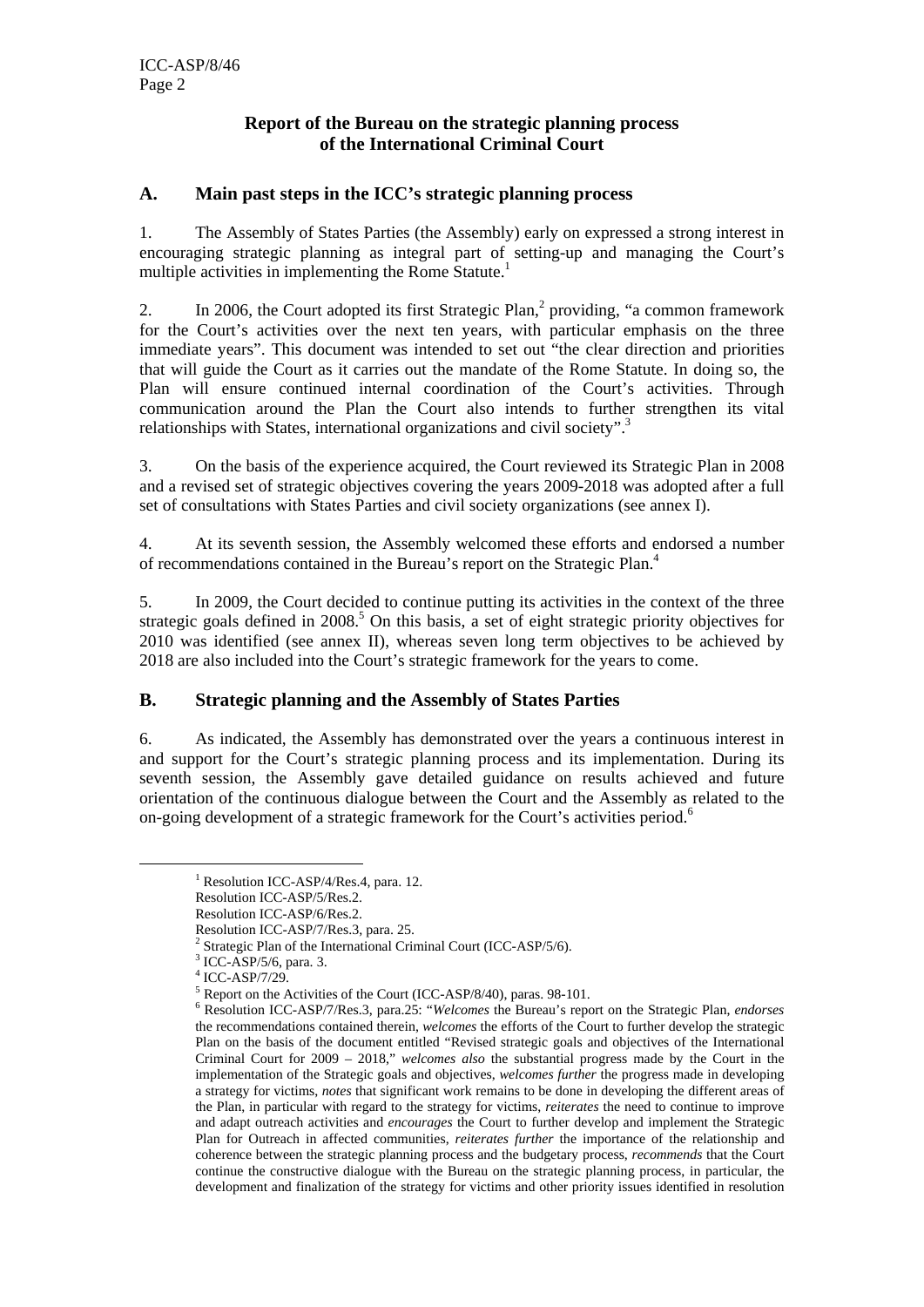7. The general approach that should characterize this dialogue and guide the positive interaction between the Court and the Assembly in the implementation and development of the strategic planning process was described as follows:

> "The underlying premise for the work undertaken was that the Strategic Plan and its components form an internal management tool for the Court. As such, the aim of the Working Group was not to embark on a redrafting exercise with regard to the Plan or to engage in "micro management" of the Court. Rather, the aim was to enter into a dialogue with the Court with a view to giving States Parties an opportunity to comment on the activities carried out by the Court and provide input to the Court on these issues, as well as enabling States Parties to stay abreast of developments in the strategic planning process".<sup>7</sup>

8. This dialogue is to be conducted in the spirit of confident inter-institutional cooperation, with the perspective of developing a "win-win" approach, which should continue to characterize the interaction.

9. Placed at the intersection of the annual planning and budgeting process and the development of a medium to long-term perspective on the development of the Court, the strategic planning process should be focused both on the implementation of past orientations and recommendations and on the updating and development of the Strategic Plan, as warranted by current evolutions in the role and functions of the Court and in the environment in which it operates. In this perspective, the ICC Strategic Plan should constitute an efficient and credible planning tool that sets the development of the Court and its organs within the context of a longer time frame.

#### **C. Follow up to the seventh session of the Assembly and strategic planning in 2009**

10. On the basis of these orientations, the Bureau designated in January 2009 Ambassador Jean-Marc Hoscheit (Luxembourg) as facilitator to organize the consultation of States Parties and the dialogue between the Court and member states in the framework of The Hague Working Group of the Bureau (Working Group), on the basis of a work plan submitted by the facilitator $8$ 

11. Consultations were also held with representatives of the NGO community.

12. The strategic plan as such as well as the following priority issues were discussed during the Working Group on the basis of presentations and working papers elaborated by different representatives of the Court:

- a) Outreach and communications;
- b) Victims' strategy;
- c) Relationship between the Strategic Plan and the annual budget of the Court;
- d) Geographical location of Court activities.

<u> 1989 - Johann Stoff, deutscher Stoff, der Stoff, der Stoff, der Stoff, der Stoff, der Stoff, der Stoff, der S</u>

ICC-ASP/5/Res.2, and *requests* the Court to submit to the next session of the Assembly an update on all activities related to the strategic planning process and its components".

<sup>&</sup>lt;sup>7</sup> ICC-ASP/7/29, para. 12.

<sup>&</sup>lt;sup>8</sup> "The Strategic Plan of the Court: A critical path", discussion paper, dated 9 June 2009.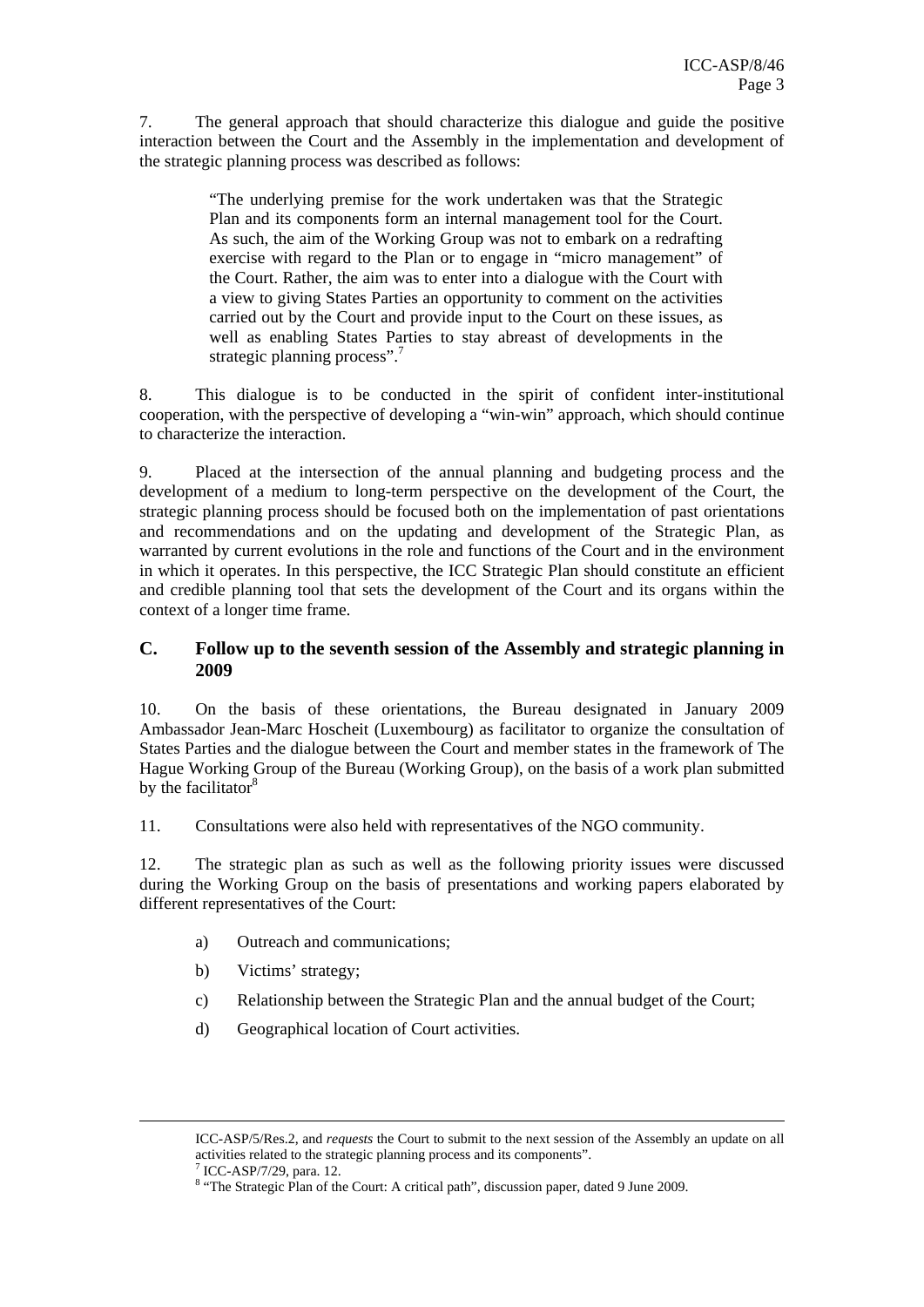13. During these consultations, progress achieved so far, as well as pending difficulties and/or delays in the implementation of the objectives of the Strategic Plan in general, as well as of the priorities for 2009 have been assessed and discussed by States Parties. An overview of the priorities for 2010 was also provided and elaborated in the context of the presentation of the proposed budget for 2010.

14. In general, the process of strategic planning was welcomed by States Parties as an important management tool for the future development of the Court up to 2018. The credibility of strategic planning needs to be maintained and strengthened by establishing its impact on policies, budgetary allocations and operational decisions which need to be placed firmly within the goals and priorities defined by the Strategic Plan. The translation of strategic objectives into daily operations by the Court needs to be monitored with the help of a short set of quantitative and qualitative performance indicators.

15. While providing mid to long-term guidance, the Strategic Plan needs to be flexible enough to take into account new, emerging issues of significant importance for the future development of the Court and its activities, and must be adapted accordingly as the need arises. In this process, constant and substantive dialogue between the Court and States Parties, as well as with representatives of civil society, based on early and full information, within the limits of existing mandates, is of the essence.

#### **D. Priority issues**

#### **1. Outreach and communications strategy**

- a) Work on the outreach strategy of the Court is an ongoing project being coordinated by a specific focal point within the Court. States Parties were briefed on new developments concerning the outreach to affected communities in situation countries since the presentation of a detailed report to the seventh session of the Assembly. Problems linked to limited means and to some of the methodologies employed were discussed as well as the issue of performance indicators. Generally, the progress achieved so far, within the means currently available, in implementing the outreach strategy was welcomed and a number of concrete proposals formulated – including by civil society organisations – to increase the impact of outreach programmes in affected communities.
- b) Work on providing an understandable Court wide and organ specific narrative, while respecting the different mandates attributed to different organs of the I.C.C., is ongoing. Organizational issues, financial means and technical choices are some of the issues that need to be addressed in the development of the communication activities of the Court and its organs. An increased emphasis on audio and video, as well as Internet-based technologies was noted.

16. States Parties also noted the contribution of improved public information to the important issue of cooperation and welcomed the publication of concise weekly reports by the Office of the Prosecutor and the Public Information and Documentation Section.

17. Taking account of the Court's 2010 priority "to increase the extent to which the ICC is known and the accuracy with which the ICC is perceived by local populations as well as global audiences in comparison to 2009", it was generally felt that public information and communication will constitute a significant challenge for the ICC for the years to come and that, accordingly, an adequate mix of policies, means and methods will need to be designed urgently to meet this challenge.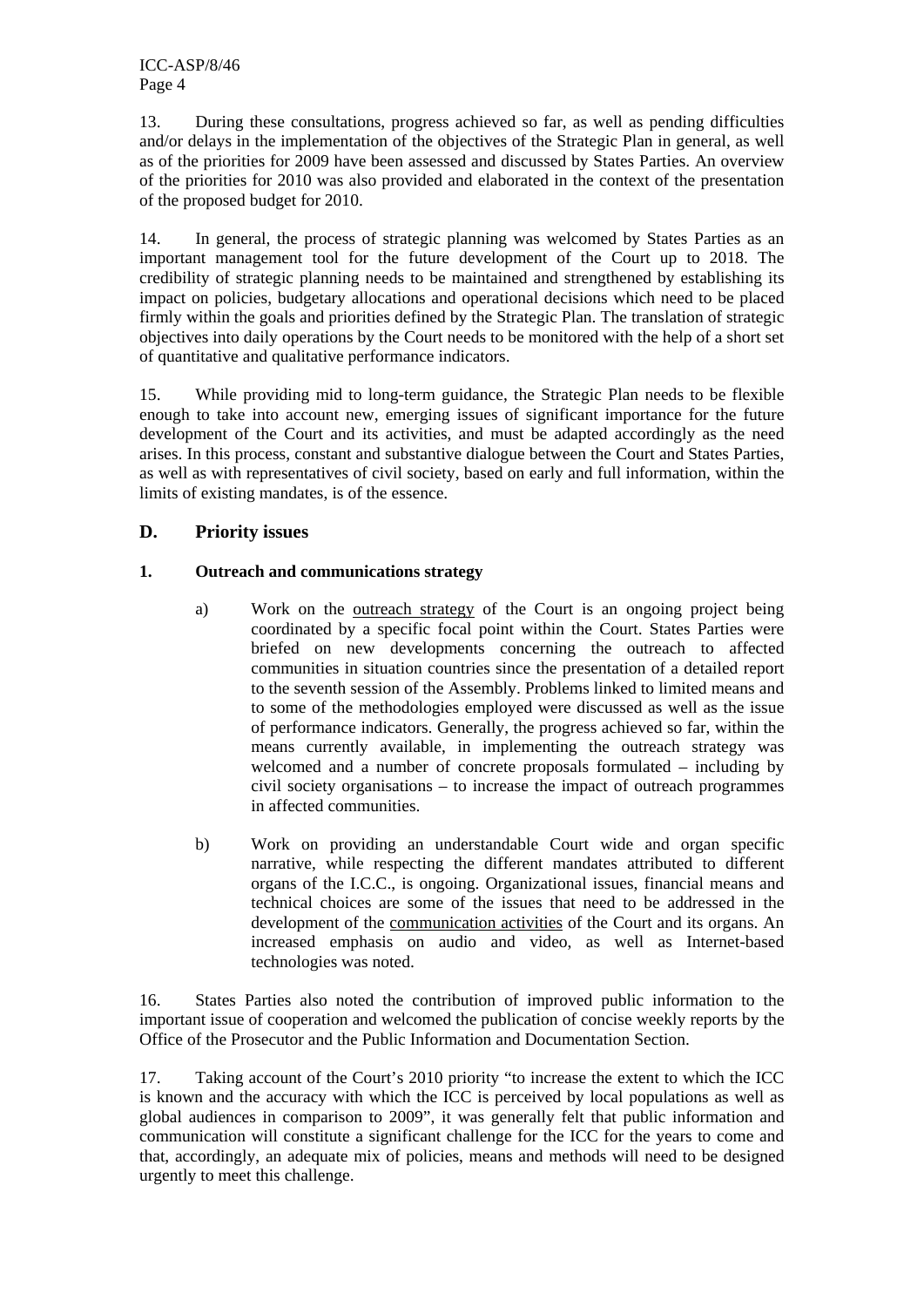#### **2. Victims' strategy**

18. On the basis of a draft document circulated in August 2008 by the Court, extensive consultations were held in the context of The Hague Working Group and with the NGO community on this major issue. In 2009, separate work on legal aid to victims was conducted under the guidance of the facilitator, Ms. Yolande Dwarika (South Africa).<sup>9</sup>

19. This process of discussion resulted in the presentation in October 2009 of a formal strategy document by the Court<sup>10</sup> in which policy in relation to victims is regrouped around six main policy objectives, while providing at the same time the essential indications on the ways and means necessary to the implementation of these objectives.

20. States Parties have welcomed the presentation of this document which presents the issues related to victims in a more strategic and prospective approach. Due to the date of presentation of this important document, only initial comments could be presented and the Working Group was not in a position to take a considered and complete view on it.

#### **3. Relationship between the Strategic Plan and the annual budget of the Court**

21. The interaction between the Strategic Plan and the annual budgetary procedure is crucial for the credibility of the planning process. It is specifically through budgetary allocations that the strategic orientations should be translated into operational policies. This link is being emphasized in the introduction to the annual proposed programme budget and the Court continues to refine this process in the context of the budget each year. The structure of the budget and its presentation highlight this interface, thus clearly setting the proposed annual budget allocations within the context of the longer-term strategic planning (annex II).

22. States Parties were informed through which internal means and procedures overall strategic goals as defined in the Strategic Plan are specified through annual priority objectives, which in turn are translated into major programmes, programmes and subprogrammes and the individual objectives assigned to the staff of the Court. This process should ensure the overall coherence between the middle – to long term strategic planning process, annual budget allocations and concrete operational decisions.

23. In preparing the adoption of the annual budget, due consideration should be given to the necessary coherence of budgetary orientations with the overall strategic objectives of the Court.

#### **4. Location of Court Activities**

24. In its resolution, ICC-ASP/5/Res. $2<sup>11</sup>$ , the Assembly had identified the location of activities of the Court as one of the strategic issues deserving priority attention. During 2006- 2007, the Court carried out the conceptual work necessary to identify the different options for the location of all of its activities and resources. In 2008, a detailed planning exercise was conducted by the Court to explore the detailed requirements in terms of logistics and, security environment, so as to be fully prepared in case the judges were to make a decision under Rule 100 of the Rules of Procedure and Evidence to carry out proceedings away from the seat of the Court.

 $9R$  and  $6$  the Diversity on lags

<sup>&</sup>lt;sup>9</sup> Report of the Bureau on legal aid for victims' legal representation (ICC-ASP/8/38). <sup>10</sup> Report of the Court on the strategy in relation to victims (ICC-ASP/8/45). <sup>11</sup> ICC-ASP/5/Res.2, para. 3.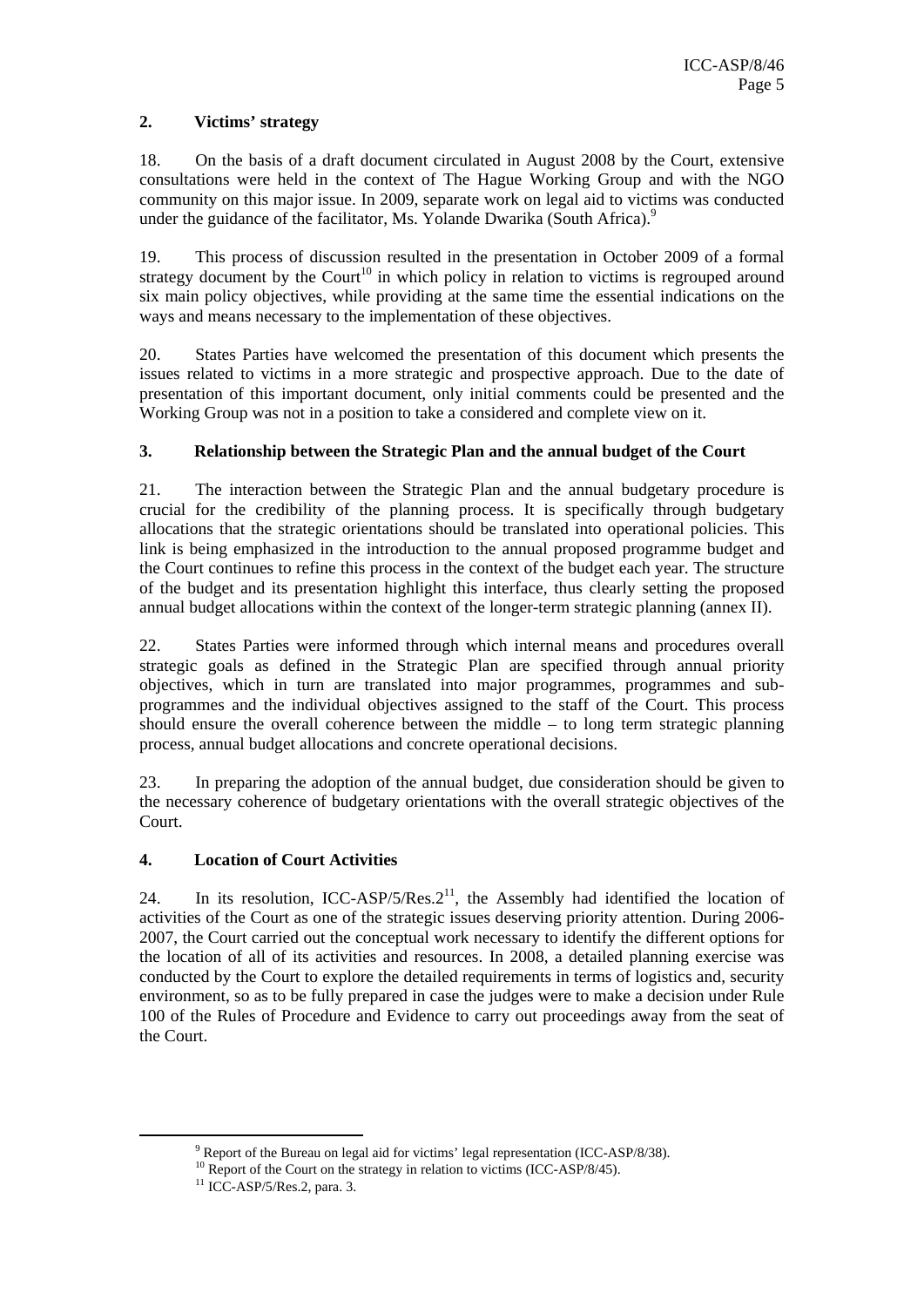ICC-ASP/8/46 Page 6

25. In the view of the Court, turning the conceptual framework available into concrete options would require more experience with a view to developing a comprehensive strategy on the location of activities. Therefore, a more pragmatic approach has been adopted by the Court, focusing on the conduct and the review of specific operations on an ongoing basis, while maintaining the objective of revisiting the alignment of the Court's geographical location of resources and activities with its mission in light of the experience gained from the first two to three full cycles of judicial activity (Revised strategic plan). Consequently, until two to three cycles of activity are complete, the Court will continue to monitor, review and adapt the location of its activities.

26. While acknowledging the specificities and complexities to conduct in situ activities, States Parties have underlined the political importance that organizing Court proceedings in situation countries, may have as a way to improving the visibility of the Court and enhancing its credibility, inter alia, with affected communities. It has been suggested therefore to keep this important issue under active review, involving on a regular basis both the Court and States Parties in promoting the design of a sustainable strategy on this issue.

#### **5. New emerging issues**

27. In view of the evolving role of the Court and changing framework conditions, the order of priorities may be changing and new issues emerging. The strategic planning process must be adaptable and flexible enough to take into account significant new developments which may have an impact on the Court's role and performance, including horizontal and trans-sectoral issues. States Parties need to be attentive in identifying and helping the Court to identify emerging issues in order to prepare in due time the adequate policy, organisational and financial response as required by changing circumstances. In the 2009 report on its activities<sup>12</sup>, the Court has for instance determined, on the basis of a court-wide risk management exercise commenced in 2008, that the identification of priority risks facing the Court and the approaches needed to manage these risks constitutes a focus of attention for the period to come. The Strategic Plan should not be a rigid straight-jacket but a flexible working tool helping the Court and States Parties in mastering early on new challenges.

#### **E. Conclusions and future approach**

28. Strategic planning is recognized both by the Court and States Parties as a useful and necessary management tool to help in designing and orientating the mid-to long term development of the Court and its activities. Its credibility depends largely on a real interaction between long-term objectives and shorter-term policies and budgetary/operational decisionmaking.

29. Great progress has been achieved in recent years in the definition and implementation of the Strategic Plan, on a general level, and of specific strategies in areas of priority importance for the development of the Court and its activities. This process must be completed, in the areas where strategic orientations are still missing, strengthened and, where necessary, adapted to new circumstances and new demands.

30. In managing jointly this process – with the Court and States Parties playing fully their clearly defined specific roles – the quality of the dialogue established, based on early, reliable and useful information, is key.

 $12$  Report on the Activities of the Court (ICC-ASP/8/40), para. 100.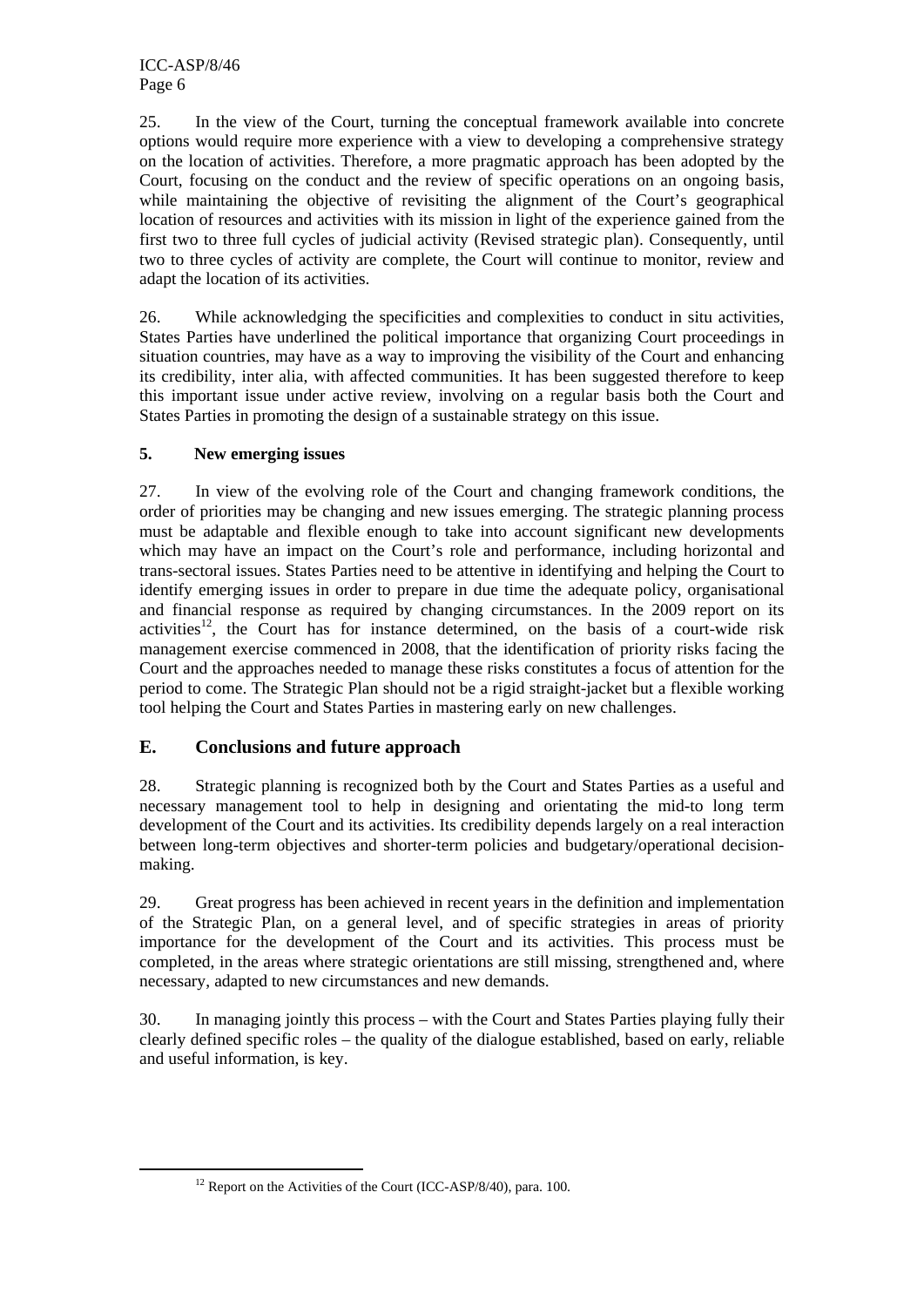31. In this perspective, the common pursuit of shared strategic objectives should continue to be strongly encouraged by the Assembly of the States Parties of the International Criminal Court.

32. In view of the above, the Working Group proposes that the Assembly consider inclusion of the language contained in annex III in its resolution on Strengthening the International Criminal Court and the Assembly of States Parties ('the omnibus resolution').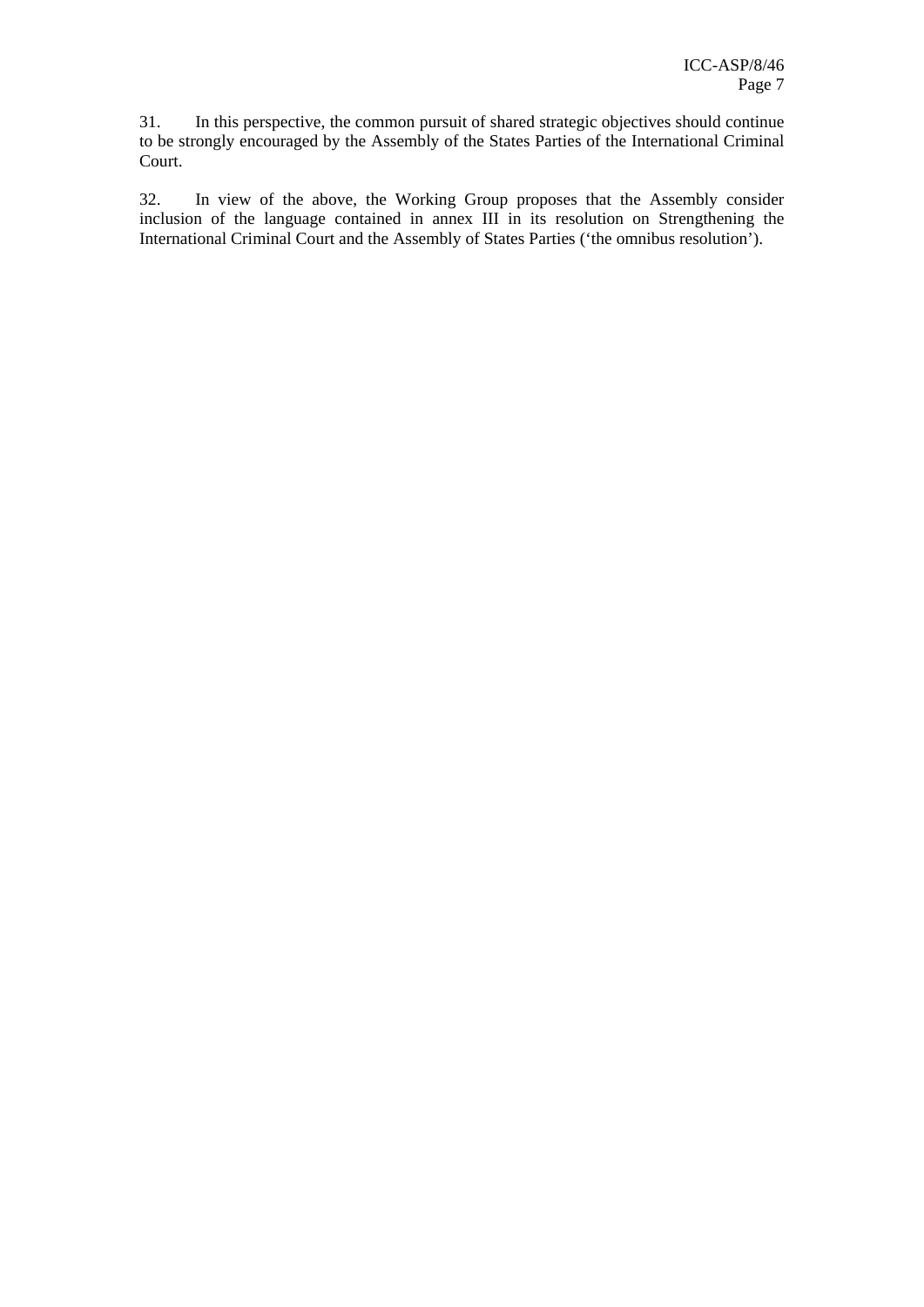# Annex I<br>List of strategic goals and one to three years objectives of the International Criminal Court

| <b>GOAL 1: A MODEL OF INTERNATIONAL CRIMINAL</b><br><b>JUSTICE</b><br>Conduct fair, effective and expeditious public proceedings in<br>accordance with the Rome Statute and with high legal<br>standards, ensuring full exercise of the rights of all<br>participants.                         | <b>GOAL 2: A WELL-RECOGNIZED AND ADEQUATELY</b><br><b>SUPPORTED INSTITUTION</b><br>Further enhance awareness of, effect a correct understanding<br>of, and increase support for the Court. | <b>GOAL 3: A MODEL OF PUBLIC ADMINISTRATION</b><br>Excel in achieving the desired results with minimal resources<br>and through streamlined structures and processes, while<br>maintaining flexibility, guaranteeing accountability and<br>drawing upon sufficient qualified and motivated staff within a<br>caring environment and a non-bureaucratic culture. |
|------------------------------------------------------------------------------------------------------------------------------------------------------------------------------------------------------------------------------------------------------------------------------------------------|--------------------------------------------------------------------------------------------------------------------------------------------------------------------------------------------|-----------------------------------------------------------------------------------------------------------------------------------------------------------------------------------------------------------------------------------------------------------------------------------------------------------------------------------------------------------------|
| 1. Conduct 4 to 5 new investigations into cases, within<br>existing or new situations, and at least 4 trials, subject to<br>external cooperation received.                                                                                                                                     | 4. Further cultivate a level of awareness and understanding of<br>the Court appropriate to the stage of the Court's activities in<br>affected communities.                                 | 8. Become a non-bureaucratic administration focused on<br>results rather than processes, relying on rules where necessary<br>to guarantee rights or minimize risks.                                                                                                                                                                                             |
| 2. Maintain and further develop the system to address all<br>security risks, striving for maximum security of all<br>participants and staff consistent with the Rome Statute.                                                                                                                  | 5. Develop mechanisms to provide for all necessary<br>cooperation, in particular the arrest and surrender of persons,<br>witness protection and the enforcement of sentences.              | 9. Submit sound, accurate and transparent budget proposals<br>necessitating only minor adjustments to the proposed amount<br>and distribution of resources by the Assembly of States<br>Parties.                                                                                                                                                                |
| 3. Develop policies for implementing the quality standards<br>specified in the Statute and the Rules of Procedure and<br>Evidence with respect to all participants in proceedings and<br>persons otherwise affected by the Court's activities, in a<br>manner that is respectful of diversity. | 6. Constantly increase support for the Court through<br>enhancing communication and mutual understanding with<br>stakeholders, stressing the Court's role and its independence.            | 10. Attract, care for, and offer career development and<br>advancement opportunities to a diverse staff of the highest<br>quality.                                                                                                                                                                                                                              |
|                                                                                                                                                                                                                                                                                                | 7. Ensure publicity of all proceedings for local and global<br>audiences.                                                                                                                  | 11. Continue the development of a common ICC culture.                                                                                                                                                                                                                                                                                                           |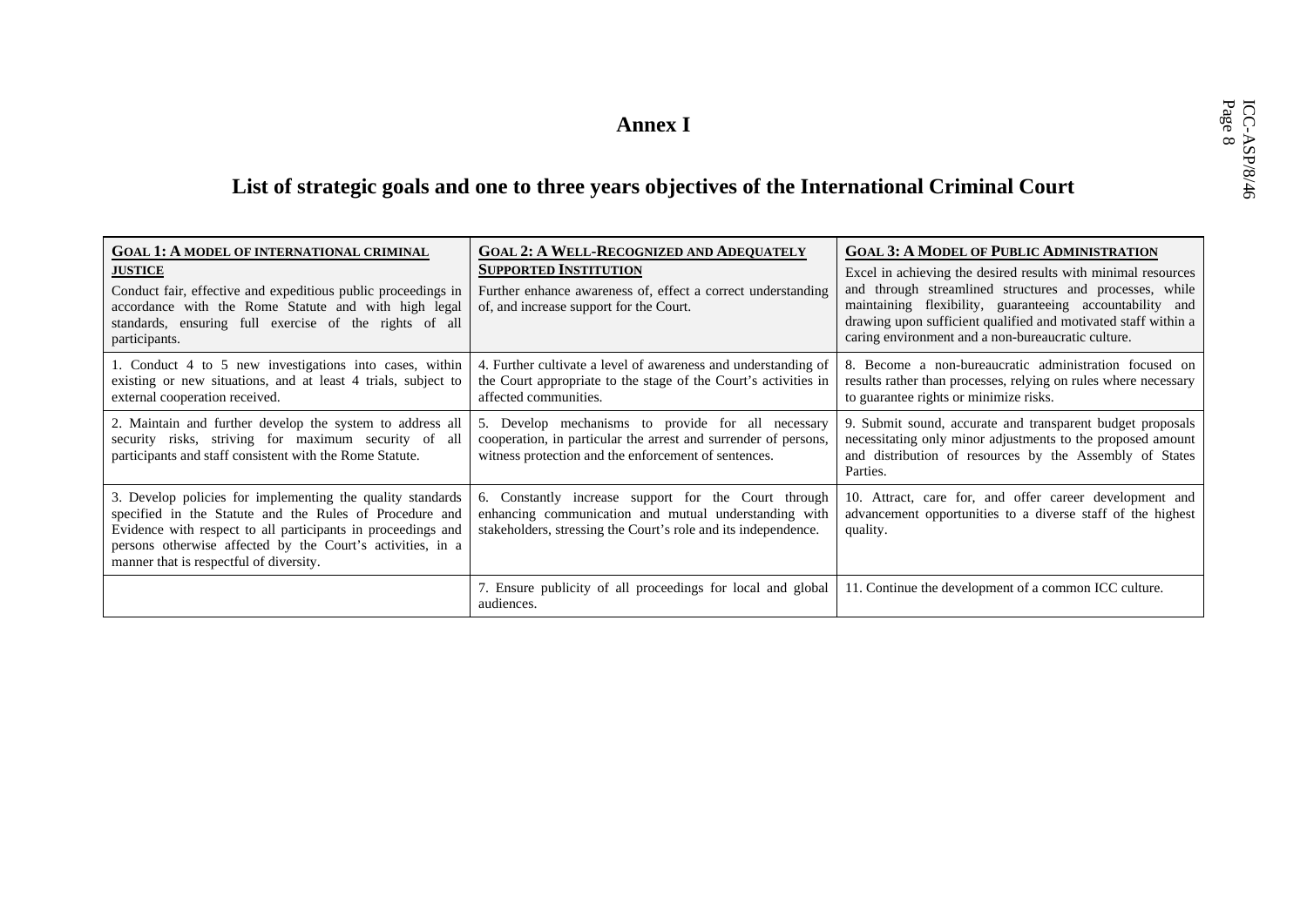## **Annex II**

# **Objectives 2010**

As illustrated below, the Court's objectives for 2010 are directly linked to its strategic

| $\sim$<br>$-$ |
|---------------|
|---------------|

| <b>GOAL 1: A MODEL OF</b><br><b>INTERNATIONAL</b><br><b>CRIMINAL JUSTICE</b><br>fair.<br>effective<br>Conduct<br>and<br>expeditious public proceedings in<br>accordance with the Rome Statute<br>and with high legal standards,<br>ensuring full exercise of the<br>rights of all participants.                           | <b>GOAL 2: A WELL-RECOGNIZED</b><br><b>AND ADEQUATELY SUPPORTED</b><br><b>INSTITUTION</b><br>Further enhance awareness of.<br>effect a correct understanding of,<br>and increase support for the<br>Court.           | <b>GOAL 3: A MODEL OF PUBLIC</b><br>ADMINISTRATION<br>Excel in achieving the desired results<br>with minimal resources and through<br>streamlined structures and processes,<br>maintaining<br>flexibility,<br>while<br>guaranteeing<br>accountability<br>and<br>drawing upon sufficient qualified and<br>motivated staff within a caring<br>environment and a non-bureaucratic<br>culture. |
|---------------------------------------------------------------------------------------------------------------------------------------------------------------------------------------------------------------------------------------------------------------------------------------------------------------------------|----------------------------------------------------------------------------------------------------------------------------------------------------------------------------------------------------------------------|--------------------------------------------------------------------------------------------------------------------------------------------------------------------------------------------------------------------------------------------------------------------------------------------------------------------------------------------------------------------------------------------|
| $\overline{4}$<br>5<br>Conduct<br>1<br>to<br>new<br>investigations into cases, within<br>existing or new situations, and at<br>least 4 trials, subject to external<br>cooperation received.                                                                                                                               | 4. Further cultivate a level of<br>awareness and understanding of<br>the Court appropriate to the stage<br>the Court's activities<br>of<br>in<br>affected communities.                                               | 8.<br>non-bureaucratic<br><b>Become</b><br>a<br>administration<br>focused on results<br>rather than processes, relying on rules<br>where necessary to guarantee rights or<br>minimize risks.                                                                                                                                                                                               |
| 2. Maintain and further develop<br>the system to address all security<br>risks, striving for maximum<br>security of all participants and<br>staff consistent with the Rome<br>Statute.                                                                                                                                    | 5.<br>mechanisms<br>Develop<br>to<br>provide<br>for<br>all<br>necessary<br>cooperation, in particular<br>the<br>arrest and surrender of persons,<br>protection<br>witness<br>and<br>the<br>enforcement of sentences. | Submit<br>sound.<br>9.<br>and<br>accurate<br>transparent<br>budget<br>proposals<br>necessitating only minor adjustments<br>proposed<br>amount<br>the<br>and<br>to<br>distribution of resources by<br>the<br>Assembly of States Parties.                                                                                                                                                    |
| 3.<br>Develop<br>policies<br>for<br>implementing<br>the<br>quality<br>standards specified in the Statute<br>and the Rules of Procedure and<br>Evidence with respect to all<br>participants in proceedings and<br>persons otherwise affected by the<br>Court's activities, in a manner<br>that is respectful of diversity. | 6. Constantly increase support for<br>the Court through enhancing<br>communication<br>and<br>mutual<br>understanding with stakeholders,<br>stressing the Court's role and its<br>independence.                       | 10. Attract, care for, and offer career<br>development<br>and<br>advancement<br>opportunities to a diverse staff of the<br>highest quality.                                                                                                                                                                                                                                                |
|                                                                                                                                                                                                                                                                                                                           | publicity<br>7.<br>Ensure<br>of<br>all<br>proceedings for local and global<br>audiences.                                                                                                                             | 11. Continue the development of a<br>common ICC culture.                                                                                                                                                                                                                                                                                                                                   |
|                                                                                                                                                                                                                                                                                                                           |                                                                                                                                                                                                                      |                                                                                                                                                                                                                                                                                                                                                                                            |

| <b>Objectives 2010</b> |                                 |  |
|------------------------|---------------------------------|--|
| 1.                     | Investigations                  |  |
| 2.                     | Trials                          |  |
| 3.                     | Public information and outreach |  |
| 4.                     | Cooperation                     |  |
| 5.                     | Victims strategy                |  |
| 6.                     | Security                        |  |
| 7.                     | Human resources                 |  |
| 8.                     | Efficiency                      |  |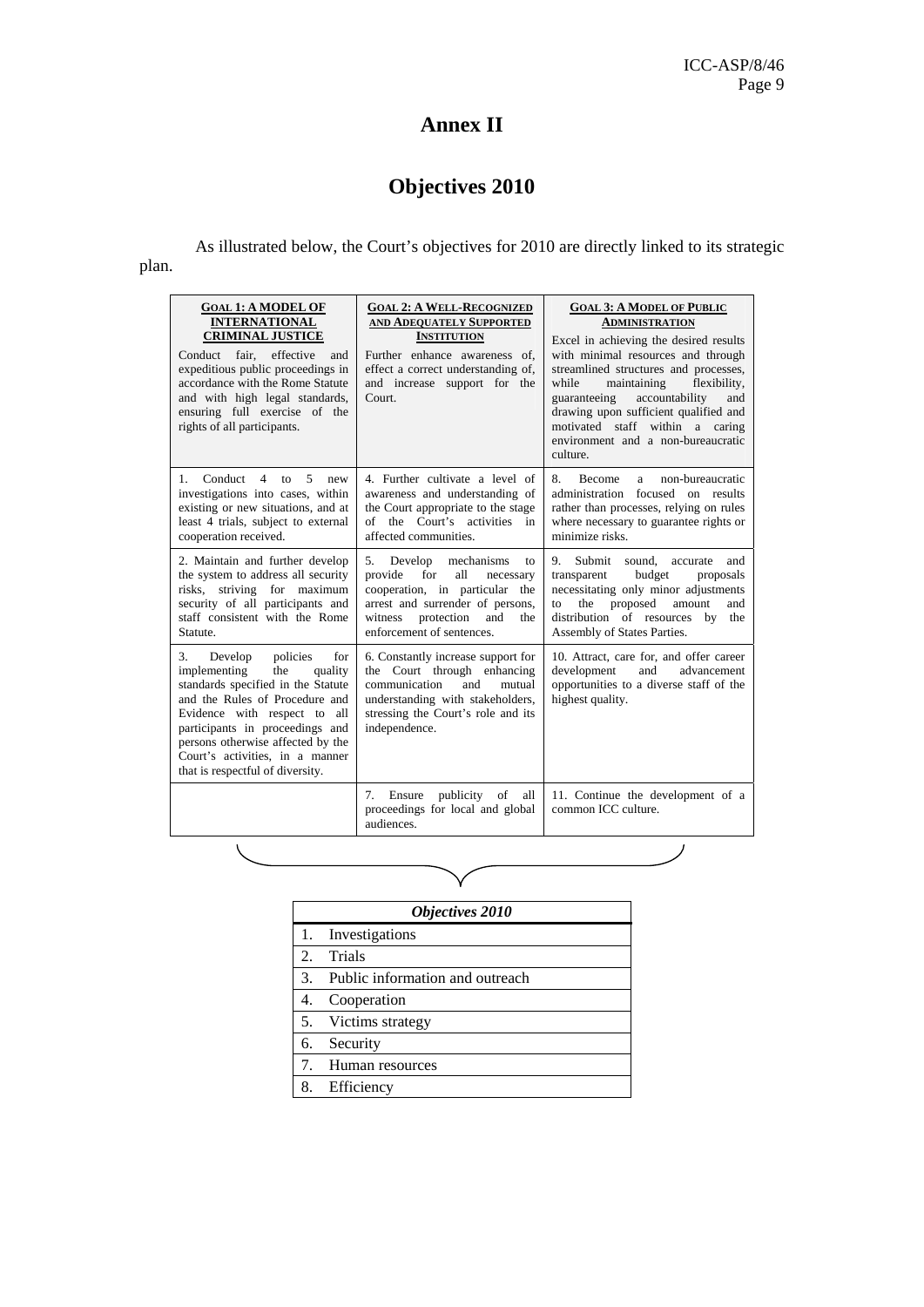ICC-ASP/8/46 Page 10

As part of its budget process, the Court has selected from its strategic objectives eight priority objectives for the coming year. As was already the case for the 2009 budget, the objectives for 2010 provide the basis, in respect of each Major Programme, Programme and Sub-programme, for the yearly plan and results-based budget approach, including related key performance indicators with target values. Further, each Sub-programme's work plan, as well as individual staff objectives, will be aligned with the Court's 2010 objectives after budget approval.